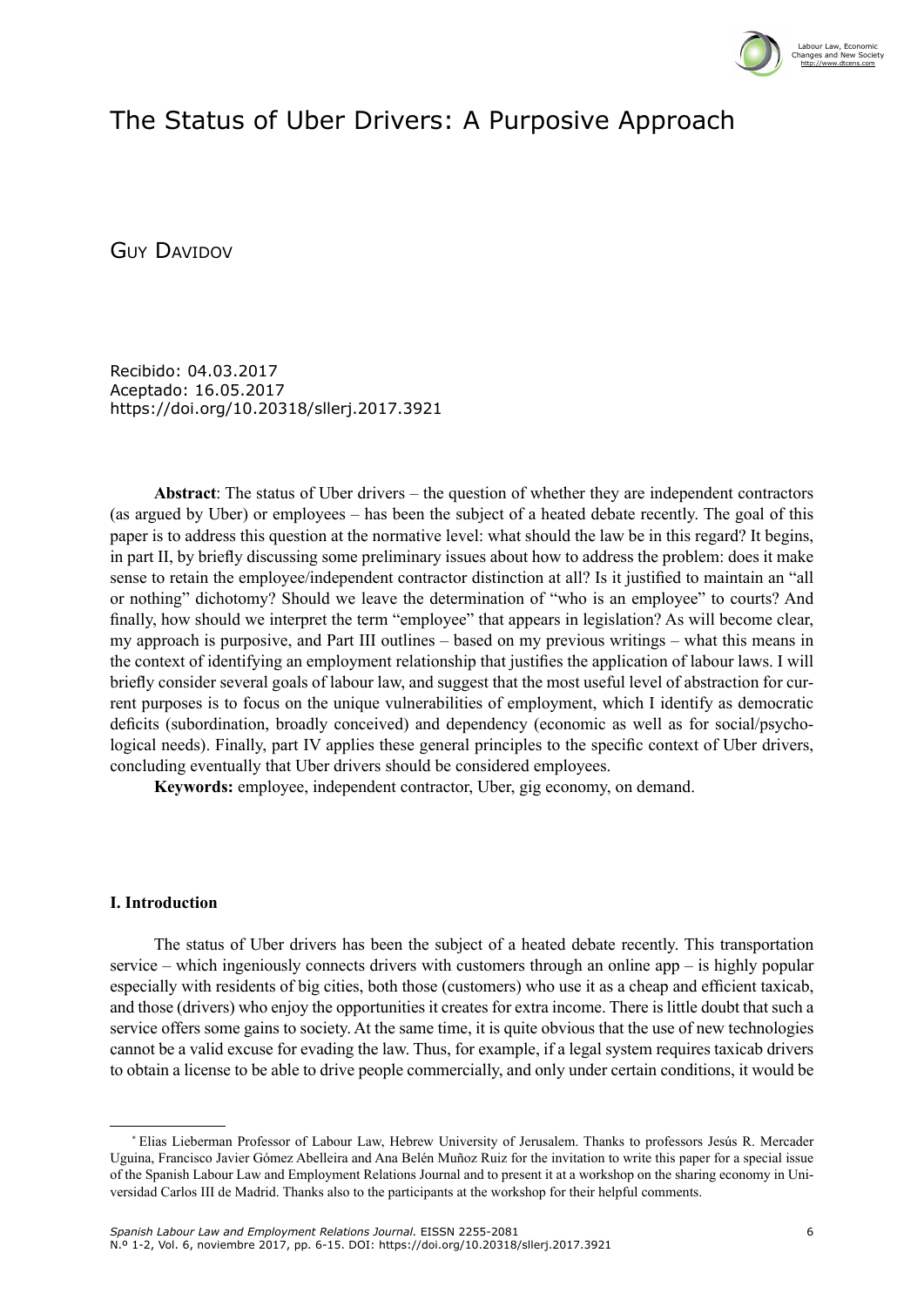silly to allow some people an exception from this law just because the taxicab is called Uber, or because the car is used also for private purposes, or because the service is booked online rather than by phone.

The same is true with regard to the status of drivers – the question of whether they are independent contractors (as argued by Uber) or employees. If the protection of labour law is needed in such cases, the use of new technologies such as an online platform should not matter; it cannot be a valid excuse for evading the law.1 Nonetheless, the relationship between Uber and its drivers is also based on a somewhat new model of work organization, which raises a valid question as to their status. The goal of this paper is to address this question at the normative level. I will not try to fully describe or assess the current state of the law, but rather ask: what *should* the law be in this regard?

The discussion is also relevant to numerous other companies which, like Uber, connect buyers and sellers of services (or work time) online. Many different names have been proposed to this phenomenon, including the sharing economy, croudsourcing/crowdworking, the gig economy, platforms and so on. Personally I prefer the term "on-demand" work, at least for current purposes, as it points attention to the most important aspect in terms of work organization.<sup>2</sup> I will therefore use this term below, without getting into a debate on the most appropriate term. The discussion is relevant to "on-demand" workers in general, but I will rely on the facts relevant to Uber (at least as it operates in the United States and the United Kingdom) so application to other cases might require some modification depending on their own factual details.

It is important not to overstate, and at the same time not to underestimate, the magnitude of the problem. The "on demand" economy may be revolutionary in some respects (Lobel, 2016) but in the current context the challenges it creates are not unlike those we have already been struggling with for many years (Finkin, 2016; De Stefano, 2016). These challenges certainly require discussion, and justify debates regarding the best way to address the new problems, but there is no reason to see them as paradigm-shifting. Moreover, although the "on demand" sector is growing, it is important to remember that it still represents only a small fraction of the labour market (estimated in the United States at 0.5% of all workers as of 2015; see Katz and Krueger, 2016). It is certainly significant and justifies the interest it has generated, but at the same time has to remain in context; for example, we should not change our general understanding of employer-employee relations in light of the experience of 0.5% of the workers, if this might negatively impact the other 99.5%.

The paper proceeds as follows. It begins, in part II, by briefly discussing some preliminary issues about how to address the problem: does it make sense to retain the employee/independent contractor distinction at all? Is it justified to maintain an "all or nothing" dichotomy? Should we leave the determination of "who is an employee" to courts? And finally, how should we interpret the term "employee" that appears in legislation? As will become clear, my approach is purposive, and Part III outlines what this means in the context of identifying an employment relationship that justifies the application of labour laws. I will briefly consider several goals of labour law, and suggest that the most useful level of abstraction for current purposes is to focus on the unique vulnerabilities of employment, which I identify as democratic deficits (subordination, broadly conceived) and dependency (economic as well as for social/ psychological needs). Finally, part IV applies these general principles to the specific context of Uber drivers, concluding eventually that Uber drivers should be considered employees.<sup>3</sup>

The main advantage of a purposive approach is that it avoids technical-legalistic application of tests that could be outdated, instead looking for the ultimate goals behind labour laws – and consequently behind the distinction between "employees" and independent contractors – to decide who should be protected. By the very nature of this approach, then, it is well suited to deal with new forms of work arrangements. I will attempt to show that if a purposive approach is applied, it can address the challenge of "on demand" work arrangements, without the need to invent new solutions.

<sup>&</sup>lt;sup>1</sup> I use the term labour law in this article in the broad sense, including what North American call employment law and workplace discrimination law.

<sup>2</sup> For a useful typology and overview of different online platforms see Signes, 2017.

<sup>3</sup> Parts I and II are based on my previous writings, which culminated recently in Davidov (2016). Part III and the structure of this paper as a whole are based on a series of three posts that I published on May 2016 in the blog [www.onlabor.org.](http://www.onlabor.org) The current version is updated and expanded.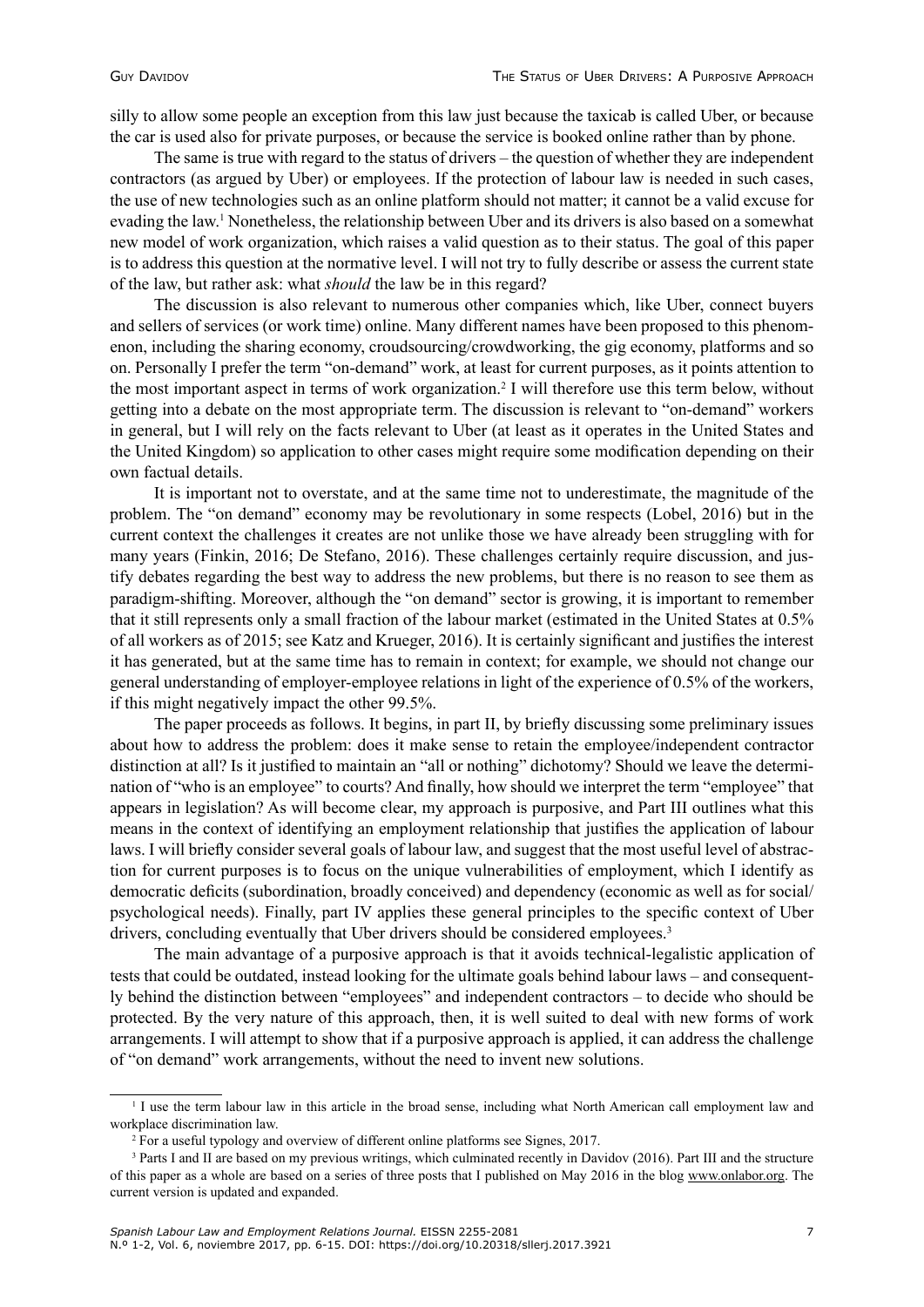#### **II. Some preliminary questions**

Before moving to consider directly whether Uber drivers should be classified as employees, we have to acknowledge some preliminary issues. First, does it make sense to retain the employee/independent contractor distinction at all? Surely the "on demand" economy in itself cannot lead one to suggest otherwise. However, the rise of this new model of work is part of a much larger phenomenon, the shift to "alternative" work arrangements which depart from the traditional model. Although hardly new, this trend continues to grow in magnitude; in the United States, for example, it has recently been estimated that the percentage of workers in alternative arrangements rose from 10.1% in 2005 to 15.8% in 2015 (Katz and Krueger, 2016).<sup>4</sup> And such alternative arrangements are known for creating hard cases in grey areas between "employee" and "independent contractor", and sometimes blatant cases of deliberate misclassification. These difficulties have always been an inseparable part of the law, but they have exacerbated over the last three decades together with the proliferation of atypical, non-traditional (and usually precarious) work arrangements.

Given these ongoing difficulties, several scholars have argued that the distinction should be abolished and the protections afforded by labour law extended to independent contractors (and possibly others) as well (See, e.g., Carlson, 2001; Tucker, Fudge and Vosko, 2003). Others have also called for drastically expanding the scope of labour law (see, e.g., Langille, 2011). However, while it may well be justified to redraw the lines, some line-drawing is unavoidable when setting the scope of labour protections (as is often the case in law). Moreover, although by dramatically extending coverage (for example to all those who perform work for others) we can minimize problems of misclassification, such extension would also lead to diluting the standards themselves. If we offer the same level of protection to everyone, we can offer much less than what those workers really in need of protection might need. Imagine, for example, that the plumber or the tax consultant that you hire to help you occasionally will be treated as your employees, with the same rights that full-time employees of a large firm have via-a-vis that firm. It is easy to see how this will lead to lower standards: the expectations that society can have from the hirer of an occasional consultant are much lower than what we can expect from a business regularly employing workers. In short, re-drawing the lines is necessary; avoiding them altogether is problematic.

This leads to a second (and related) issue: should we maintain an "all or nothing" dichotomy? The distinction between employees and independent contractors has been described as a "binary divide" (Freedland and Kountouris, 2011: 104). In recent years it is becoming increasingly clear that such a crude dichotomy is insufficient to deal with the multitude of work arrangements and their nuances. A useful way to explain this is by reference to the spectrum of possibilities between universalism and selectivity (Davidov, 2014). A universal arrangement is one that applies to everyone; a selective arrangement is targeted only at specific groups. There are obvious advantages to a universal approach: most notably, it is much easier for people to know their rights (and for society to enforce them) when all employees or all workers have the same rights. In contrast, by using selective laws we can target a solution to a specific group (for example, a specific sector) that is more suitable for that group, sometimes at a higher or lower level of protection.

Mark Freedland and Nicola Kountouris (2011: 284-9) have argued in favour of a high degree of selectivity: different rights to different (numerous) groups. Some degree of selectivity is surely needed, especially if we want to expand protection to new groups. At the same time, we have to take into account the drawbacks as well. The challenge is to find the right balance between universalism and selectivity. One useful method towards an optimal balance is to add a third (intermediate) group between employees and independent contractors. One additional group should not make it too difficult for people to know their rights. At the same time, it will allow us to bring into the scope of protection workers who share only *some* of the characteristics of employees, and should be covered by some (but not all) labour and employment laws. Indeed, an intermediate group of "dependent contractors" (or some other name) al-

<sup>4</sup> The authors define alternative work arrangements as including temporary help agency workers, on-call worker, contract workers, and independent contractors or freelancers. This is quite a limiting definition, not including part-time, fixed-term, zero-hours and other arrangements. The point for current purposes is that the overall phenomenon is very significant, and growing.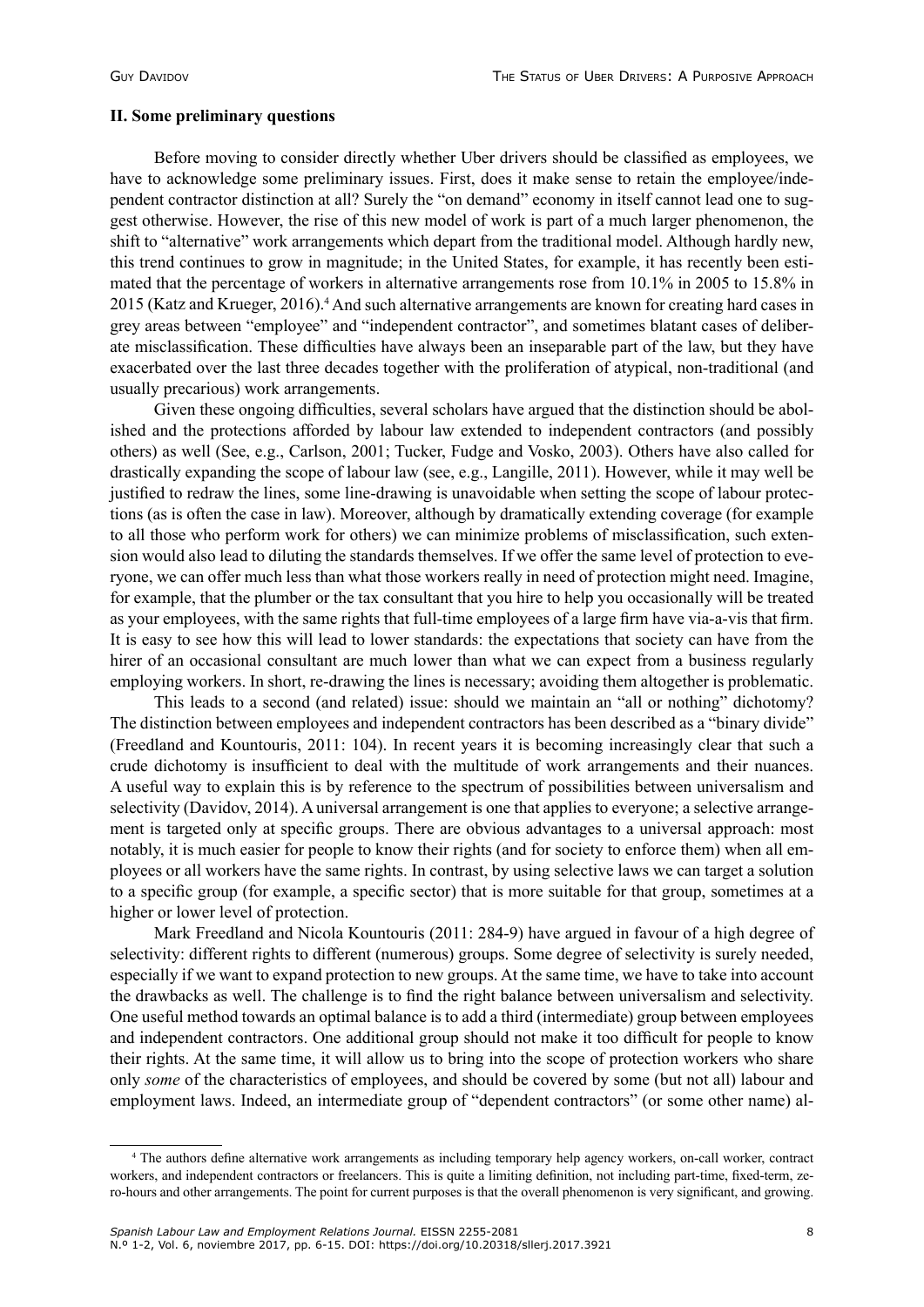ready exists in many countries and its acceptance around the world is proliferating (Davidov, Freedland and Kountouris, 2015). When examining the best way to classify Uber drivers, in part IV below, I will therefore assume the possibility of an intermediate category as well.

A third preliminary question is whether we should leave the determination of "employee" status to judges. It is tempting to suggest that the question of "who is an employee" should be resolved with clear-cut answers in legislation or administrative regulations. It is indeed useful to create more determinacy by allowing workers in specific sectors to know their status. There have been some interventions of this kind in the United States with regard to Uber drivers. The city of Seattle has passed an ordinance allowing drivers of Uber and similar platforms to bargain collectively, whether they are otherwise considered employees or not. The ordinance faces legal and other challenges and in the meantime its entry into force has been delayed.<sup>5</sup> Much more common are interventions in the other direction: some states have enacted legislation classifying Uber drivers as independent contractors, whether decisively (Indiana) or as a rebuttable legal presumption (South Dakota) or by listing several specific indicia that easily lead to this conclusion (Arkansas, Nevada).<sup>6</sup>

However, a proclamation that specific workers will be deemed employees or independent contractors notwithstanding any other result reached by the regular tests, cannot replace the tests themselves. This is an area in which some degree of indeterminacy is necessary. New forms of work appear all the time. If we set in legislation a specific list of criteria for clear-cut determination, it will be easy for employers to work around them and evade the law. To prevent evasion as much as possible and provide solutions for new work arrangements, it is necessary to leave a wide margin of discretion for courts. To be clear, this is not to say anything against regulations that deem groups of workers to be employees – whether conclusively or as a rebuttable legal presumption – as a solution for evasion problems in specific sectors. However, such solutions can lead employers to change the method of work organization, thus opening new uncertainties. At the end of the day, if our goal is first and foremost to ensure protection to those who need it, rather than ensure determinacy, some judicial discretion is unavoidable.

This leads us to the fourth and final preliminary issue. Given that we have labour laws that grant rights only to "employees", and as we have seen, generally speaking such a system – which excludes independent contractors, and relies on a degree of judicial discretion – makes sense, how should we interpret the term "employee"? There is growing consensus among courts in many countries that the term should be interpreted purposively: a term in legislation should be given a meaning that will best advance the purpose of that legislation.<sup>7</sup> This seem to be – if applied correctly – the only sensible approach. So to decide who should be considered an "employee" we have to ask what are the goals (justifications) behind a specific law, or the goals behind the "project" of labour law as a whole (because at some level, all labour laws share the same basic purpose). As part of the need to balance between universalism and selectivity, I believe we should aim for a general understanding of "who is an employee", based on the project as a whole. Then we can also make adjustments, when necessary, in light of other/more specific goals of specific legislation.

Adopting a purposive approach will also allow us to expose problems that cannot be resolved by interpretation and require legislative amendments. For example, there are some specific protections for which the exclusion of independent contractors could be impossible to explain (i.e. for which the distinction as a whole seems unsuitable). It may also be the case that new forms of work require new

<sup>5</sup> For information on the ordinance see <http://www.seattle.gov/council/issues/giving-drivers-a-voice> and on the delay see [http://seattle.ubermovement.com/seattle-ordinance/.](http://seattle.ubermovement.com/seattle-ordinance/)

<sup>&</sup>lt;sup>6</sup> The best source for up-to-date information on these developments (in the U.S.) is the blog [www.onlabor.org](http://www.onlabor.org). See, e.g., <https://onlabor.org/2015/12/11/gig-news-uber-successfully-pursuing-state-legislation-on-independent-contractor-status/>. See also [http://www.iecoalition.org/blog/four-states-enact-laws-affecting-the-definition-of-independent-contractor/.](http://www.iecoalition.org/blog/four-states-enact-laws-affecting-the-definition-of-independent-contractor/)

<sup>7</sup> See Autoclenz Ltd v Belcher [2011] UKSC 41 (UK Supreme Court); Pointe-Claire (City) v Quebec (1997) 1 SCR 1015 (Supreme Court of Canada); HCJ 4601/95 Sarusi v National Labor Court PD 52(4) 817 (1998) (Supreme Court of Israel); Konrad v Victoria Police (1999) 165 ALR 23 (Federal Court of Australia). The United States is an exception: although originally, its Supreme Court was a pioneer in adopting the purposive approach in this area (United States v Silk 331 US 704 (1947)), in more recent years conservative judges explicitly rejected this approach (Nationwide Mutual Insurance Co v Darden 503 US 318 (1992)). However, in the U.S. as well, some State courts adopted a purposive approach when interpreting State labour laws; see, e.g., S.G. Borello & Sons, Inc. v. Department of Industrial Relations (1989) 48 Cal. 3d 341, recently applied with mention to this point in Cotter v. Lyft, Inc., 60 F. Supp. 3d 1067 (N.D. Cal. 2015).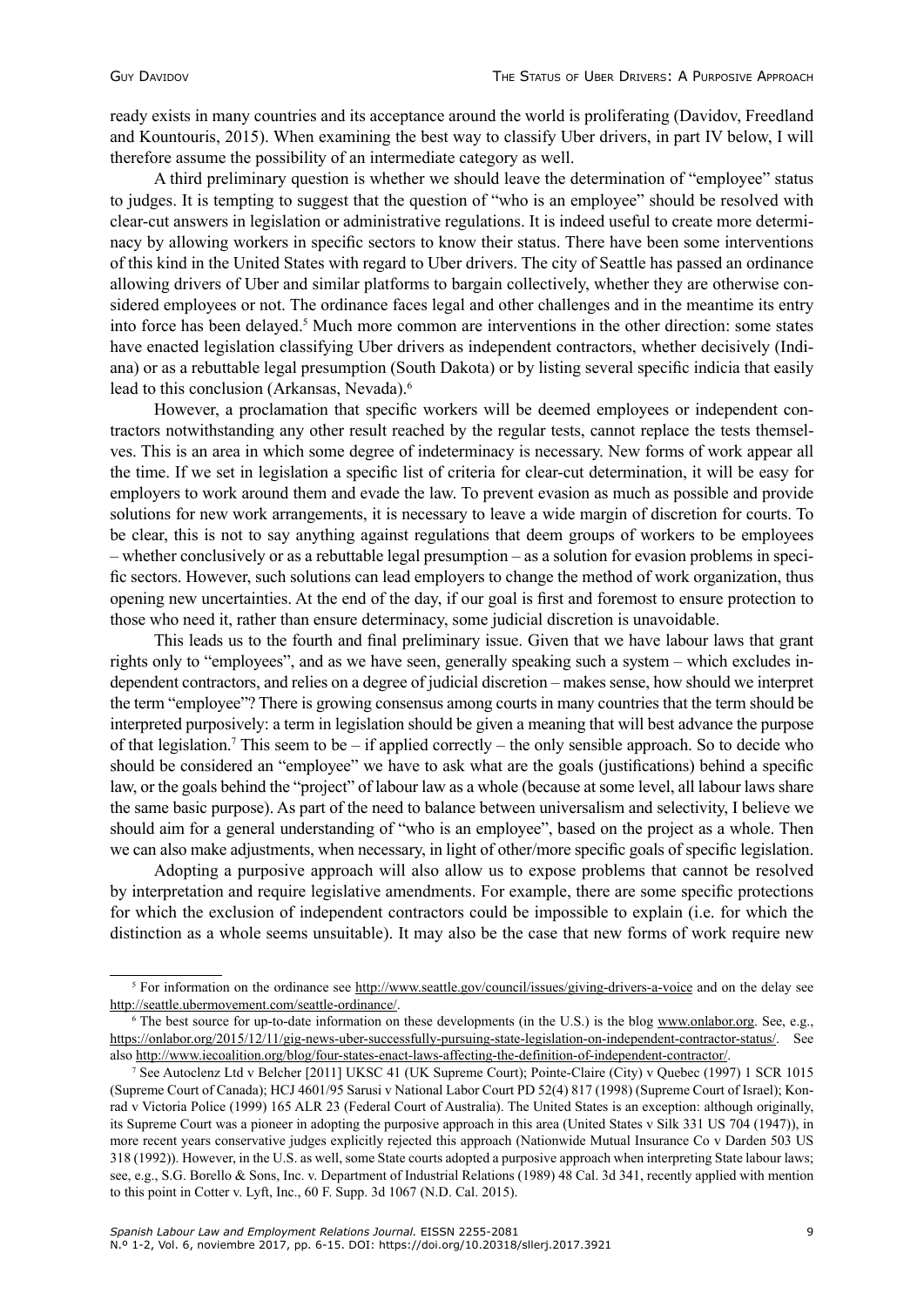legal protections. For example, to the extent benefits are unnecessarily tied to a specific workplace and accumulate over time, this is becoming increasingly detrimental for people who work for short periods or for multiple employers. In other words, new forms of work such as "on demand" work – together with other alternative arrangements – should trigger rethinking of some existing laws and their suitability. Nonetheless, as far as the employee/independent contractor distinction in itself is concerned, a purposive approach ensures its suitability for "on-demand" workers: when we encounter new work arrangements such as these, we should not ask whether they are similar to "traditional" employment or not, but rather whether this is the kind of arrangement that requires the application of labour laws, given their purposes. In other words, if Uber drivers are in need of labour protection, purposive interpretation would ensure that they get it (assuming this is not explicitly prevented by legislation).

#### **III. A purposive approach**

In the previous part I advocated purposive interpretation of the term "employee" to set the scope of labour law. This is not an original position; other labour law scholars have adopted this approach before me. However, there was very little attempt to actually articulate the goals of labour law and derive conclusions for the appropriate "who is an employee" test. This is something I have engaged with for some time (see Davidov 2016); below is a very brief summary.

What does a purposive approach mean in practice, in the current context? Some have criticized it for being a case-by-case solution with no determinacy. It appears that some courts (for example in Israel) are adopting this approach: only after applying the "regular" tests, they ask in difficult cases whether the purpose of the law justifies the inclusion of the worker in question within the protected sphere. As a result, labour laws are applied on specific workers that appear to be vulnerable but were left out by the tests. While better than nothing at all, such an approach misses the point of purposive interpretation, which requires us to rethink the tests themselves. The tests were developed by courts, and they have to make sense in light of the goals of the legislation. If the tests lead to results that seem unwarranted, this is probably because they are not in tune with the purpose behind the law.

What is the purpose, then? A critical challenge is to choose the right level of abstraction or generality, in two respects. First, specific labour laws have specific goals. But there is also, as already noted, a general goal behind labour laws. If we want some degree of universalism, rather than complete selectivity (in which the meaning of "employee" is different for each and every law), we need to focus first on the general goal. Later, the scope of specific regulations can be amended, if needed, in line with more specific goals. As for the general goals, they can be articulated at different levels of abstraction. We can explain the need for labour laws in terms of the general values that they advance, such as equality, workplace democracy, distributive justice, autonomy, efficiency (more controversial), non-domination or maximizing capabilities. At another level, we can say that labour laws are needed to correct market failures or (most common) to address the inequality of bargaining power between employer and employee. Also, we can explain labour laws as addressing the vulnerabilities characterizing employment relations, which in my view are democratic deficits (or subordination, broadly conceived) and dependency.

The different articulations listed above do not contradict each other; they are all correct. The challenge is to choose the articulation that is most useful for current purposes, and this seems to be the latter one. If labour laws are needed to counteract subordination and dependency, they should cover workers who suffer from these vulnerabilities vis-à-vis an employer. And these characteristics are specific enough to allow us to make this determination, i.e. to identify those in need of protection (which is not possible with a vaguer concept such as inequality of bargaining power). Although one can certainly also argue that Uber drivers should be employees for reasons of distributive justice or non-domination (Rogers, 2016), this is not helpful to solve the next/other challenge. It is much better to identify *ex-ante* the kind of relationships that create a systematic disadvantage (vulnerability) in distributive and other respects. With this in mind, the different indicia used to identify employees can be re-examined, to consider if they are helpful and relevant in identifying the existence of subordination or dependency (I believe that only some of them are; see Davidov 2016: chapter 6).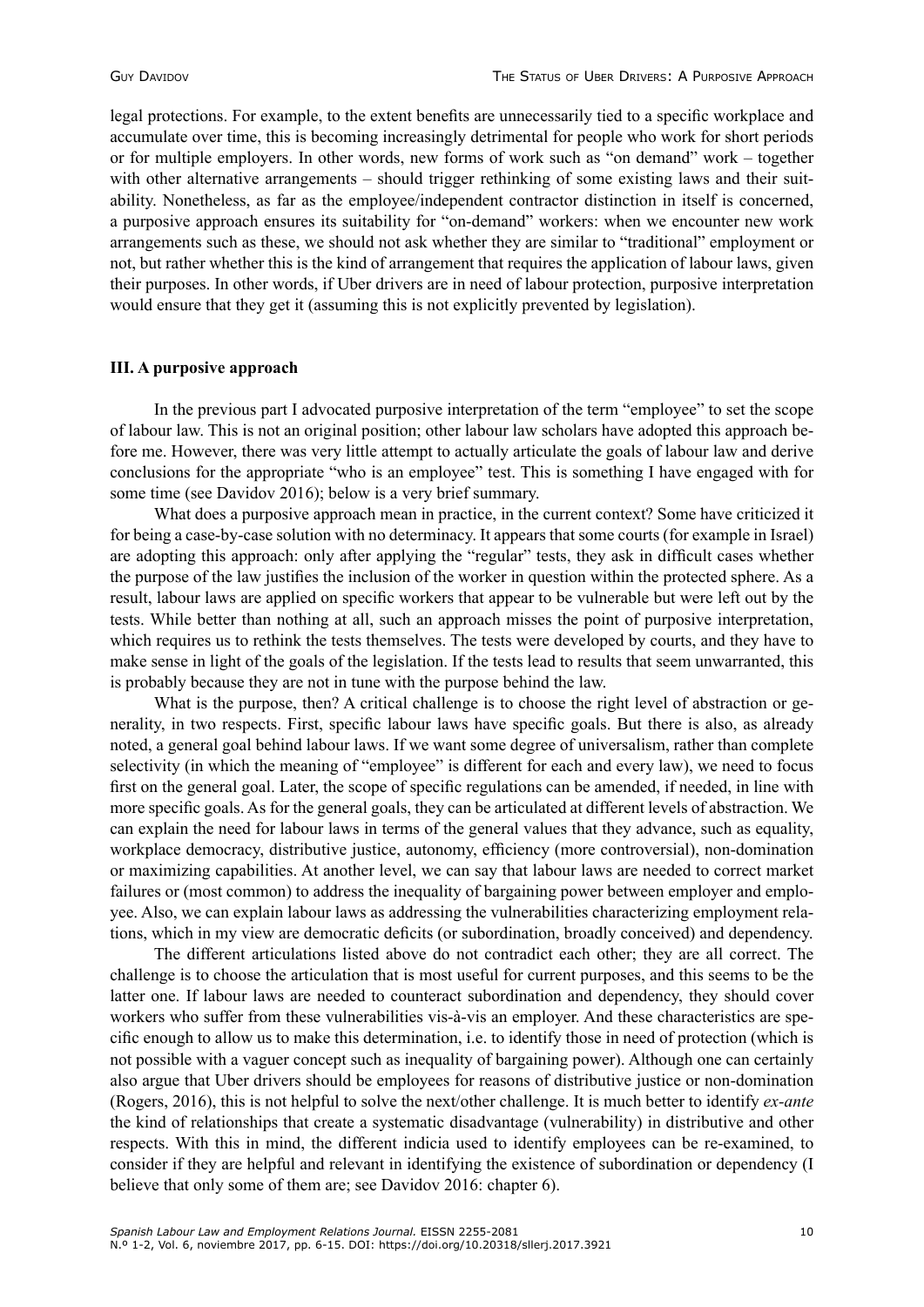To clarify, this does not ignore the fact that specific pieces of legislation have other goals. The point is that they also share some basic reasoning: we need to intervene in the context of *these* market transactions (and not others), we need to protect workers under *this* kind of work arrangements (and not others), because of some basic characteristics that are unique (or stronger) in this exchange/relationship. Consider, for example, the California Family Rights Act, the California Wage Theft Protection Act, and the National Labor Relations Act – to give just a few diverse examples from the United States. Obviously they each have their own goals. But why do they all apply only to "employees" and exclude independent contractors? I suggest that the answer has to do with the vulnerabilities mentioned above. This leads us to a general interpretation of "employee" that can then be used at least as a starting point, before making it broader or narrower, if needed, in light of specific goals.

Generally speaking, the tests proposed here appear similar to those adopted by courts around the world. But there are a number of important differences. First, control (or subordination, the term usually used in Europe) is understood not in a technical way, but more broadly – the question is whether there is submission to commands or to rules of the organization, it the general sense of democratic deficits. Second, economic dependency is given more weight, and is similarly understood also in a broad sense – the question is whether the worker is in a position to spread risks. Third, dependency is not only economic, but also for the fulfilment of social and psychological needs. Finally, the more specific indicia are just aids to identify the two general vulnerabilities, and should be retained only if able to do so.

Should we require both subordination and dependency to determine that one is an employee? It appears that much of the labour law apparatus is designed to counteract dependency (and mostly economic). There are however some regulations designed to protect against subordination, and some concentrated on social/psychological dependency (the importance of work for the individual). Perhaps the easiest solution – in terms of minimizing upset of current laws – is to require some degree of both subordination and dependency for employee status – but extend current protections in two ways. First, the more a relationship is characterized by dependency, the less the worker will have to show subordination to be considered an employee. Second, at least *some* labour laws – probably most – should be extended also to workers in a position of economic dependency, even without any subordination, through an intermediate category of "dependent contractors". Thus, for example, the right to a minimum wage, and the right to bargain collectively, are both needed in situations of economic dependency, even without subordination.

## **IV. The Status of Uber Drivers: Applying the Tests**

We are now (finally) in a position to examine the status of Uber drivers. To what extent is there subordination (or democratic deficits, or "control" in a very broad sense) in the typical relationship between Uber and its drivers? Although people who work outside of a factory or an office obviously experience less *direct* control over their actions, it is not so unusual for businesses to employ people outside of clear geographical boundaries and still control them in different ways. Technology allows employers to maintain and strengthen such control. The facts indeed suggest that Uber drivers have to abide by detailed rules of the firm regarding the way they provide the service, and they are monitored at least to some degree through the app (see De Stefano, 2016: 491-3; Sachs 2015). The rating system in particular is a tool used to control the drivers by relying on feedback from customers about their performance. Moreover, the fact that drivers provide the Uber service to Uber customers on behalf of Uber suggests that they are integrated in the organization, explaining why a relatively high degree of control is necessary (poor service would harm Uber's reputation and its business vis-à-vis its customers; they are not the driver's customers).

The claim made by Uber in litigation that it is not a transportation company but only a technology company – and the drivers are its customers (or "partners") – has been rightly rejected by American and British courts alike (at least thus far, litigation is still ongoing).<sup>8</sup> The London Employment Tribunal made

<sup>8</sup> In the U.S., see O'Connor v. Uber Technologies, Inc., 82 F.Supp.3d 1133 (N.D. Cal. 2015) (denying Uber's motion for summary judgment in a class-action suit filed by drivers); and see similarly Cotter v. Lyft, Inc., 60 F. Supp. 3d 1067 (N.D. Cal.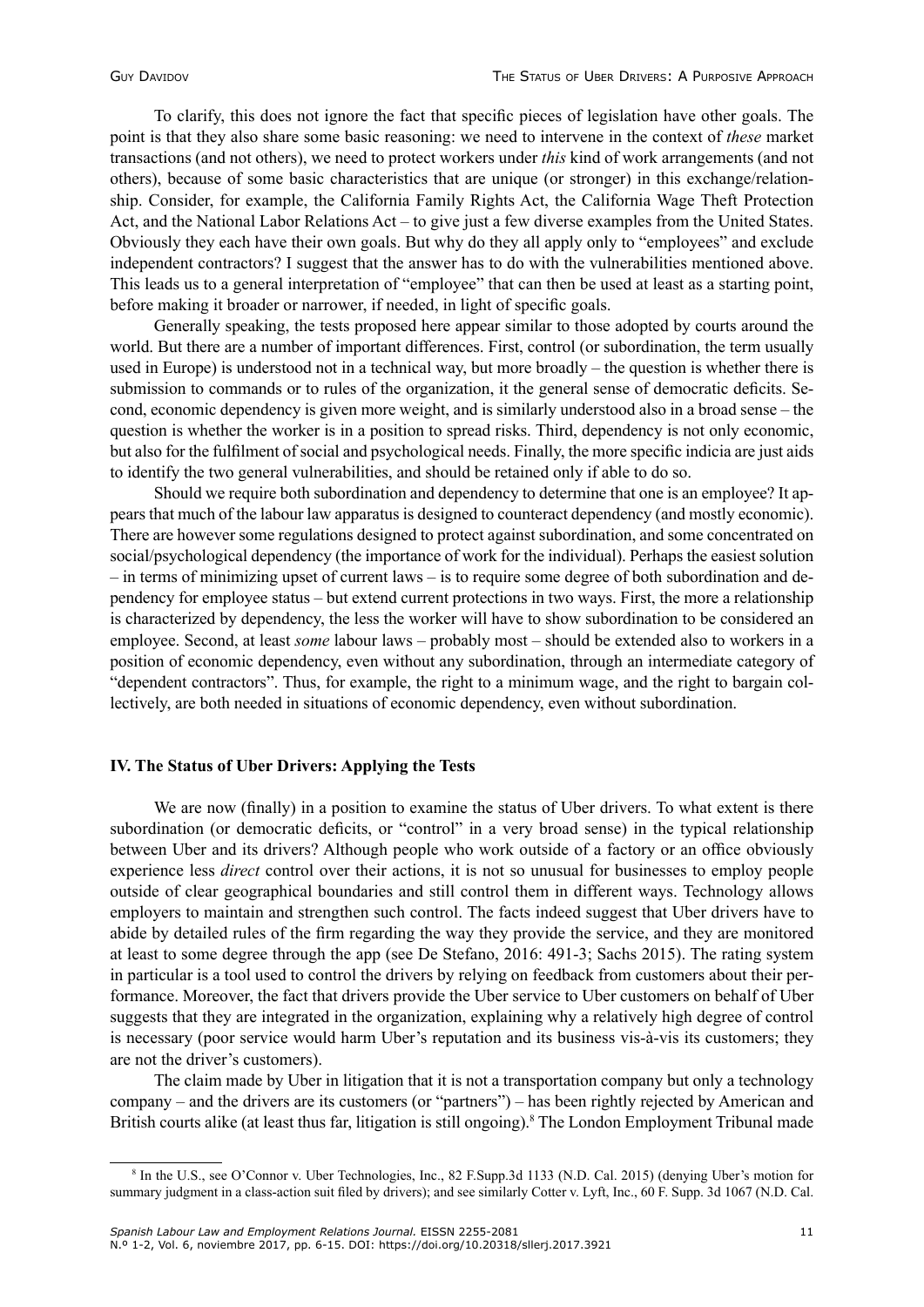this point most eloquently: "The notion that Uber in London is a mosaic of 30,000 small businesses linked by a common 'platform' is to our minds faintly ridiculous… Uber's case is that the driver enters into a binding agreement with a person whose identity he does not know (and will never know) and who does not know and will never know his identity, to undertake a journey to a destination not told to him until the journey begins, by a route prescribed by a stranger to the contract (UBV) [Uber] from which he is not free to depart (at least not without risk), for a fee which (a) is set by the stranger, and (b) is not known by the passenger (who is only told the total to be paid), (c) is calculated by the stranger (as a percentage of the total sum) and (d) is paid to the stranger… The absurdity of these propositions speaks for itself."<sup>9</sup>

The California courts which discussed whether control is present gave significant weight to the fact that Uber can terminate the relationship with a driver "at will" (without cause).<sup>10</sup> This was seen as a leading indication of control (and accordingly of employment). But in fact arm's length business relations are even *more* characterized by the ability to leave at any time, which is a staple of the free market. Limitations on the ability to terminate do no say anything – one way or another – about the existence of subordination while the relationship exists. The fact that drivers work under a constant threat that Uber will terminate the relationship with them does not in itself suggest subordination/control. It is the fact that Uber uses the ratings given by customers and other information collected by the app to monitor drivers' actions and ensure that they abide by Uber rules that creates subordination. The background threat of termination in case of misbehaviour is important, but does not help to distinguish the relationship from other commercial relations (also characterized by the same constant threat).

While control over how drivers do their jobs appears to be quite significant, in contrast they have a relatively high degree of freedom to choose how much to work and when to do so. Notably, there are sometimes cases in which employers create the *illusion* of such freedom by drafting agreements which appear to give it to workers, even when in practice they work full time and on regular hours.<sup>11</sup> In the Uber case as well, it has been noted that there are strong incentives to work more hours and in times of heavy demand, as dictated by the firm (Means and Seiner, 2016: 1542). Still, it seems that there is a degree of real freedom in this respect.<sup>12</sup> This is a relevant consideration when examining the existence of control (or more broadly, democratic deficits/subordination) in the relationship. Being under the control of an employer explains, for example, the need for laws limiting the number of hours that one can be required to work. If a driver is free to decide for herself how many hours to work, at least in this particular respect the relationship is not characterized by control/subordination.

While I consider control of one's time a relevant indicator against employee status, I disagree with the view that this should be the main or only consideration (see Means and Seiner, 2016 for this view). Overall, the indications of subordination seem to outweigh the contrary indications. There is at least some degree of control/subordination in this relationship, which is one of the vulnerabilities justifying employee status. This also means that there is no reason to classify Uber drivers as dependent contractors (for a proposal along these lines see Harris and Krueger, 2015).

<sup>9</sup> Aslam v. Uber, note 8 above, pars. 90-91.

 $10$  O'Connor v. Uber, note 8 above; Cotter v. Lyft, note 8 above. In both cases the judgments relied on S.G. Borello & Sons, Inc. v. Department of Industrial Relations (1989) 48 Cal. 3d 341 for this point.

<sup>11</sup> Zero-hour contracts are an obvious example; for a critical analysis see Adams, Freedland and Prassl (2015).

<sup>2015).</sup> In the U.K., see Aslam v. Uber, judgment of Oct. 28, 2016 (London Employment Tribunal) (accepting drivers' claim that they are "workers" for the purpose of UK labour laws). For an elaborated discussion of Uber's claim/narrative see Tomassetti, 2016. For a review of the litigation in the U.S. see Cherry, 2016. Although the drivers have been somewhat successful in their litigation in the U.S. – so far in lower courts – they are still facing a serious obstacle: the fact their contracts include arbitration clauses that place significant limitations on the ability of the drivers to challenge their status in court. Strangely, U.S. courts tend to enforce such contracts. See Stone, 2016, and see the recent decision in Mohamed v. Uber Technologoes, Inc.  $(9<sup>th</sup> Cir., judg$ ment of Sep. 7, 2016). It is this judicial policy that has led Uber drivers in the U.S. to agree to settle one major class-action suit by renouncing their claim for employee status in return for some cash and small changes to their standard contract. However, this settlement was so far rejected by the courts (see O'Connor v. Uber Technologies, Inc., judgment of Aug. 18, 2016 (N.D. Cal.)), so the legal situation of Uber drivers in the U.S. remains unclear. A settlement reached by Lyft (a competitor similar to Uber) with its drivers has been approved by another judge; see Cotter v. Lyft, Inc., judgment of June 23, 2016 (N.D. Cal.).

<sup>&</sup>lt;sup>12</sup> Eisenbrey and Mishel (2016) convincingly refute the claim that the Uber drivers' working hours are immeasurable. But the fact that it is possible to measure the number of working hours does not contradict the fact that drivers are free to choose how many hours to work.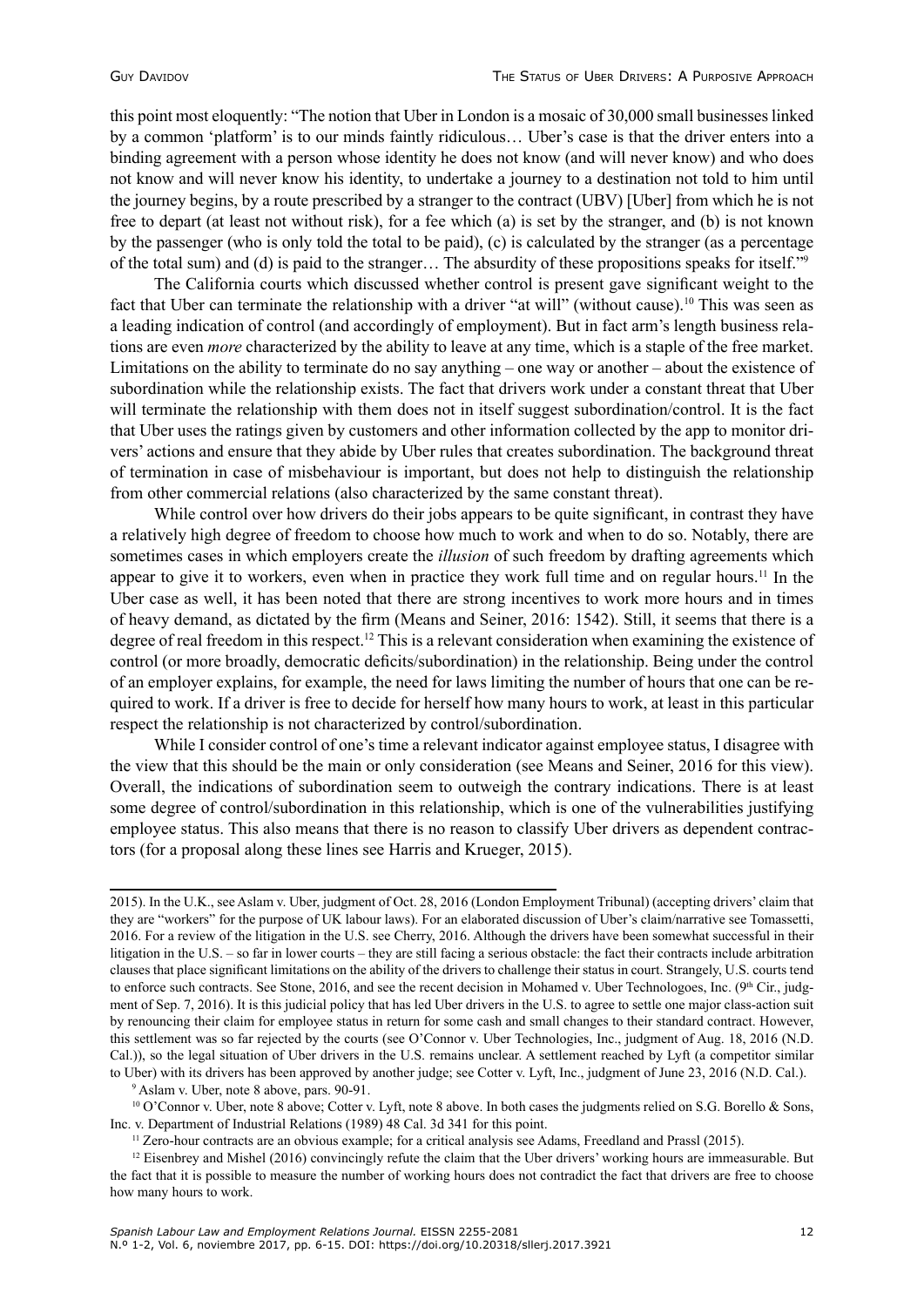With regard to economic dependency – which as a normative matter is even more important – there are similarly strong indications supporting employee status. Most significantly, in my view, the firm is setting the cost of the ride and the payment to the driver unilaterally; the ability of drivers to influence the level of profit (other than by working more hours) is virtually non-existent; and drivers have almost no "entrepreneurial control" over business decisions. The main contrary indicator is the ownership of the car. To the extent one can use such equipment to spread risks, this is a sign of economic independence. Uber and similar platforms allow people to use an asset (their private car) to make an income in ways that were much more difficult in the past. The fact that the worker has control over this asset and can choose how to utilize it does indicate some independence.

An additional characteristic of Uber drivers that should be considered in this context is the fact that for many of them (though certainly not all; see Hall and Krueger, 2015) this is a "side gig" – they do this work only for a few hours per week. However, working only part-time (even a small part) does not seem material to our decision. If a driver is working with many different platforms – say a few hours per week with each platform – we can see this as spreading of risks and a sign of economic independence which should be taken into account. However, this is a different indicator – having numerous clientemployers – which could be a characteristic of *some* workers in the on-demand economy, but certainly not many of them. The mere fact that one is working part-time does not in itself indicate independence. When examining the existence/degree of dependence we should only be concerned with the ability to spread risks within the same line of work. The existence of other, irrelevant sources of income cannot be taken into account (otherwise workers will be seen as non-dependent and without access to employment rights if they have, for example, a rich spouse).

Overall, while taking into consideration the ownership of the car, there are stronger indications of economic dependency in this case. It appears, then, that both vulnerabilities are present and Uber drivers should be considered employees. The case seems difficult at first because of the combination of three characteristics that distinguish Uber drivers from "regular" employees: their freedom to choose how many hours and when to work; the ownership of the car used to provide the service; and the fact that many drivers work for a small number of hours per week. While neither of these characteristics is entirely new or unique to the "on-demand" economy, they all become much more possible and therefore common thanks to the new technologies; and their combination might create an impression that the drivers should be considered independent contractors. Nonetheless, a closer look, through the purposive framework outlined above, shows that one of these characteristics (number of hours) is irrelevant, and the other two are relevant for different questions, and each is outweighed by other indicators.

What does this mean for Uber (and similar companies)? If they have to treat drivers as employees, will they close up shop? There is no reason to believe so. Following labour laws can certainly be a hassle, and involve costs, but this is no different for any other business. They will have to adapt, for sure, for example by agreeing with each employee on a minimum number of hours (where the law requires such a commitment), as well as a maximum number of hours (to avoid paying wages when this is not justified economically by demand for rides). The cost of a ride is likely to be somewhat higher as a result, but this is not a reason, in itself, to abandon the entire model of connecting riders with drivers through an online platform. Society can enjoy the gains of technological advances and innovative businesses without accepting the evasion of labour laws.

## **V. Conclusion**

Online platforms in which workers can be invited to work "on demand", with broad discretion given to the workers themselves to decide how much to work, present a new challenge for labour law. The age-old legal question of "who is an employee" has resurfaced with yet another reincarnation. Courts who formulate the answer to this question by reference to existing technical-legalistic tests may find the challenge insurmountable, meaning either that they will look for new tests altogether or simply decide that "on demand" workers are not employees. But if we adopt a purposive approach to determine who is an employee – as courts and scholars around the world increasingly  $do$  – the novelty of work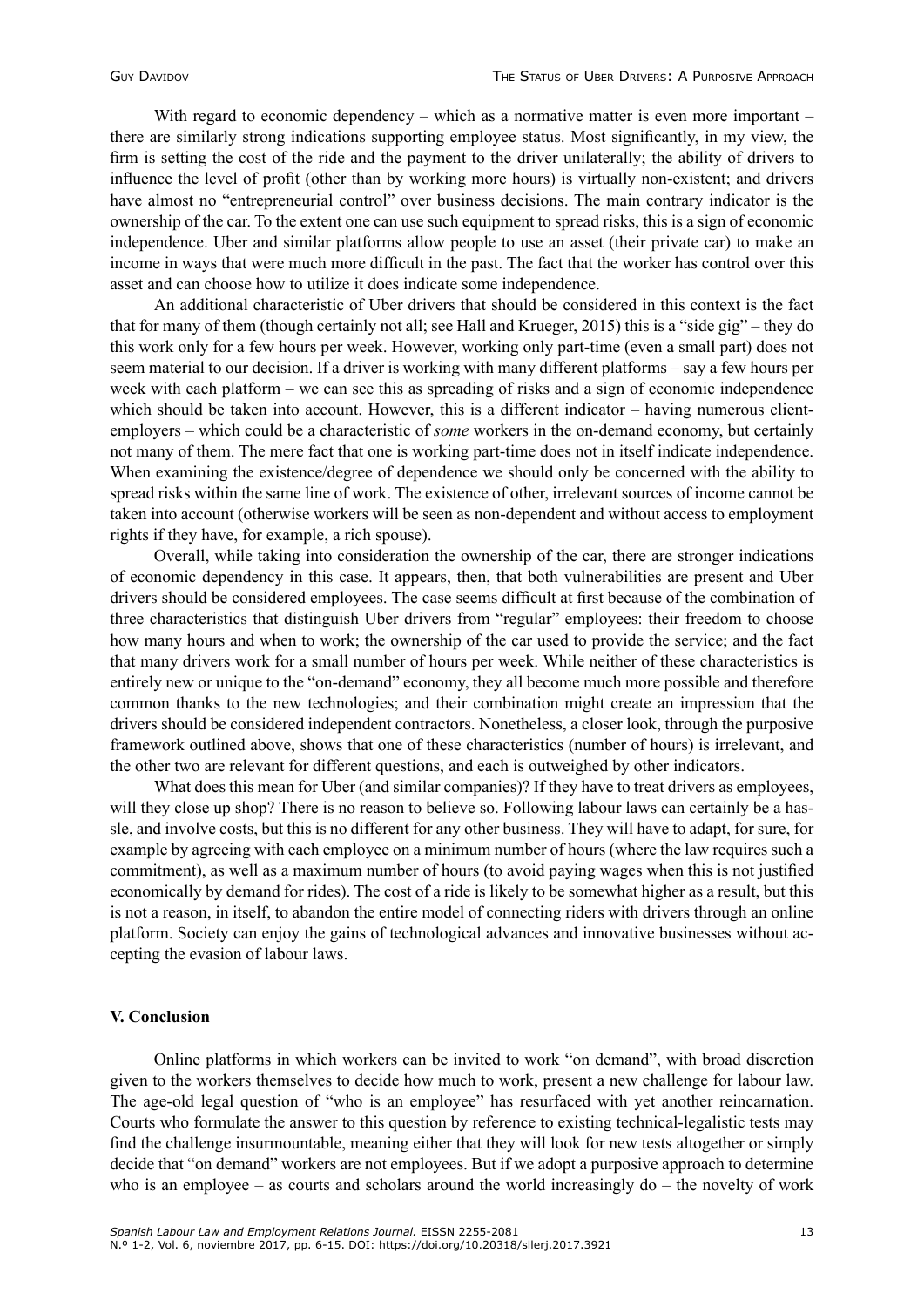arrangements does not divert us from asking the same question: should workers under this arrangement enjoy the protection of labour laws (all or some of them), given the goals of these laws? If the answer is positive, then they should be considered employees. In this respect, no new tests are needed; just an examination of the new factual situations in light of labour law's goals.

There can be different views, of course, about what these goals are, and specifically, about the most appropriate level of abstraction to articulate them. I have argued (based on previous writings) that subordination (in the sense of democratic deficits) and dependency (in the sense of inability to spread risks) are two vulnerabilities that characterize employment relations and provide a general explanation for why we need labour laws. Accordingly, to decide if one is an "employee" we have to ask whether the relationship vis-à-vis a potential employer is characterized by these two vulnerabilities. Even one of them should trigger at least *some* protection. But the existence of both vulnerabilities clearly points to the need to apply labour laws. The many tests (indicia) used in most legal systems to decide "who is an employee" can be used as aids, but only to the extent that they help to find whether subordination or dependency are present.

Online platforms are proliferating, thanks to advances in technology. They come in different shapes and forms, including a wide variety of work arrangements. It makes a big difference, for example, if the worker is free to decide her own hourly rate or rather has to accept the rates as set by the platform; if the worker is free to decide how to perform the work and for whom, or has to follow directions from the platform; and so on. My concrete examination in the current paper was limited to Uber drivers, and it appears on balance (after taking into account also contrary indications) that they should be considered "employees".

This is not to suggest that the "old" system of labour law is entirely suitable and sufficient to confront new work arrangements such as "on demand" work through platforms. When asking if these workers should be considered employees or not, a purposive approach leads us to answers. But a different question is whether the existing labour laws sufficiently address new problems faced by new models of work. In other words, the question of *scope* discussed in this paper is separated from the question of *substance* which also requires re-examination. Perhaps, for example, new protections are needed for employees working part-time vis-à-vis many different employers – that is, workers relying on multiple "gigs" – who might not be able to secure under current arrangements rights to vacations, overtime payments, pensions and more. Also, the question of what amounts to "working time" for purpose of minimum wage laws and working time laws requires a unique answer in the context of "on demand" workers.13 Finally, new protections could be needed for very small businesses that are *not* characterized by subordination and dependency on any single employer but still find it difficult to protect and insure themselves. Such challenges will have to be addressed in future research.

# **Bibliography**

- Adams, A., Freedland M. and Prassl, J. (2015). "The 'Zero-Hours Contract': Regulating Casual Work, or Legitimizing Precarity?", Oxford Legal Research Paper Series no. 11/2015.
- Carlson R. R. (2001), "Why the Law Still Can't Tell an Employee When it Sees One and How it Ought to Stop Trying", Berkeley Journal of Employment and Labor Law, 22, 295-368.
- Cherry, M. A. (2016), "Beyond Misclassification: The Digital Transformation of Work", Comparative Labour Law & Policy Journal 37, 577-602.
- Davidov, G. (2014), "Setting Labour Law's Coverage: Between Universalism and Selectivity", Oxford Journal of Legal Studies 34, 543-566.
- DAVIDOV, G. (2016), A Purposive Approach to Labour Law (Oxford: Oxford University Press).
- DAVIDOV, G., FREEDLAND, M. and KOUNTOURIS, N. (2015). "The Subjects of Labor law: 'Employees' and Other Workers", in M. Finkin and G. Mundlak (eds), Research Handbook In Comparative Labor Law (Cheltenham: Edward Elgar), 115-131.

<sup>&</sup>lt;sup>13</sup> The London Employment Tribunal was faced with this question in Aslam v. Uber, note 8 above, and concluded that any time the app is "on" and the driver is available for rides within the assigned territory is working time.